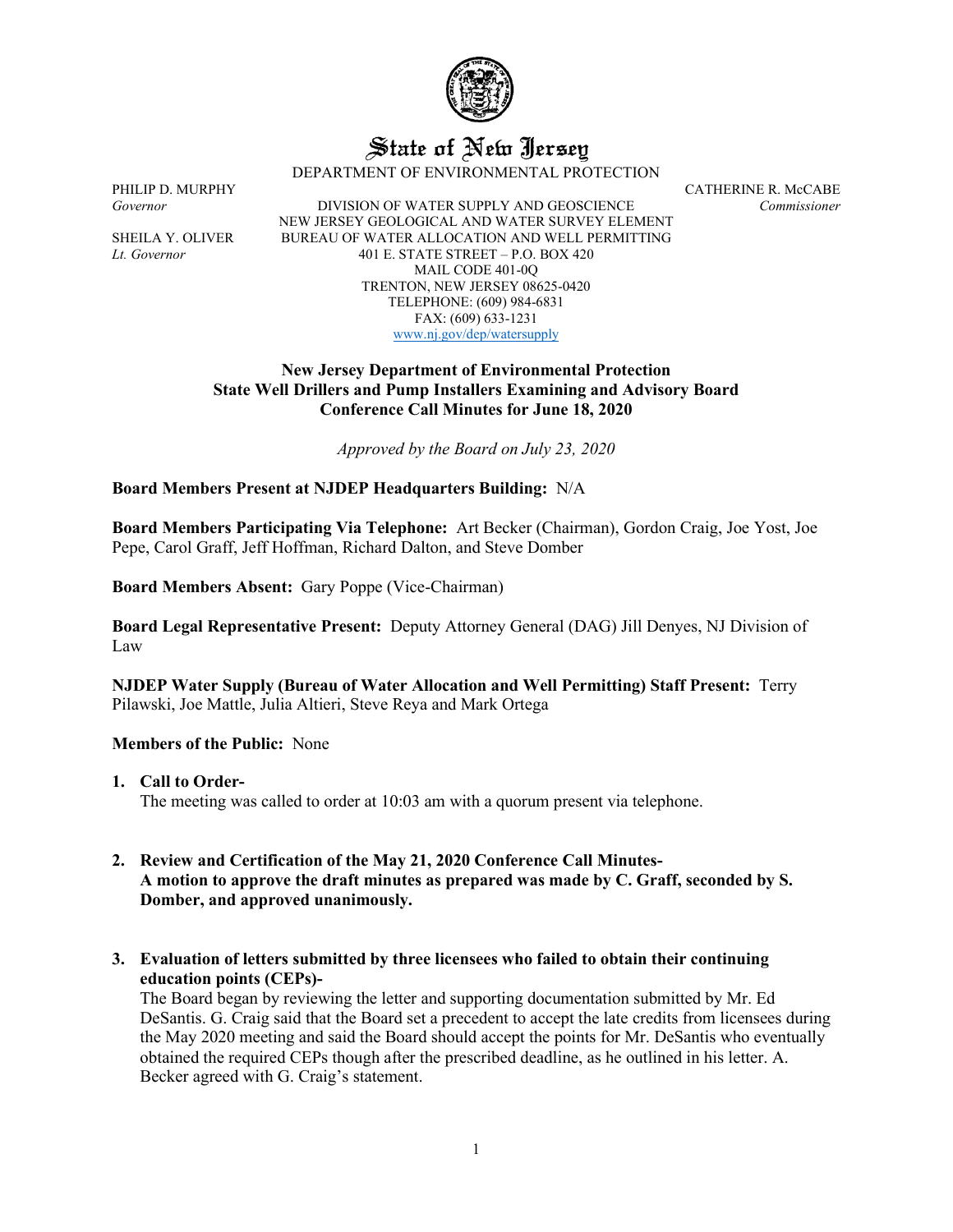#### **A motion to accept the late credits submitted by Mr. Ed DeSantis was made by G. Craig, seconded by J. Yost, and approved unanimously.**

The Board reviewed the letter and supporting documentation submitted by Mr. Mike Heinold. G. Craig asked what course Mr. Heinold took in lieu of the cancelled Rutgers course. S. Reya explained that Mr. Heinold had attended two New Jersey Ground Water Association meetings during the licensing cycle and had earned four CEPs. Mr. Heinold took three International School of Well Drilling courses after the deadline since the Rutgers Groundwater in Fractured Bedrock course, which he was registered for, was cancelled due to COVID-19. A. Becker said that he believed that this was the most straightforward case since Mr. Heinold was directly impacted by COVID-19. He clearly would have obtained his CEPs prior to the deadline, had the course for which he was scheduled not been cancelled due to COVID.

#### **A motion to accept the late credits submitted by Mr. Mike Heinold was made by R. Dalton, seconded by G. Craig, and approved unanimously.**

The Board reviewed the letter and supporting documentation submitted by Mr. Mike Stengle. S. Domber asked what course Mr. Stengle took to obtain his seven CEPs. S. Reya said that he took the All Star Training Water Well Course.

#### **A motion was made to accept the late credits submitted by Mr. Mike Stengle by S. Domber, seconded by C. Graff, and approved unanimously.**

A. Becker requested that the Department add the same language that was discussed during the May 2020 meeting to strongly discourage these individuals from having this happen again. S. Reya explained what language was used in the letters that were distributed at the conclusion of the May meeting.

#### **4. Recent Bureau Enforcement Action Update-**

J. Altieri provided the Board with an enforcement update as summarized below:

#### **Well Permitting Enforcement Activities– 3/26/2020-6/18/2020**

**New Investigations**: Lost and/or Destroyed Wells

**Issue:** Four separate issues of shallow improperly decommissioned monitoring wells that were reported destroyed by excavation during redevelopment and construction activities. All are violations of N.J.A.C. 7:9D-3.1 and were self-reported as a result of the Bureau's lost/destroyed guidelines.

**Enforcement Action:** Cases to be referred to DEP Water & Compliance/Enforcement to issue settlement agreements for penalties totaling \$11,000 for eight wells total.

**Issue:** Unlicensed pump installation activity.

**Enforcement Action:** Verified case to be referred to DEP Water & Compliance/Enforcement to issue settlement agreements for penalties totaling \$1,625 for one violation of N.J.A.C. 7:9D-1.6(c)

**New Investigations**: Unlicensed decommissioning and unlicensed pump installation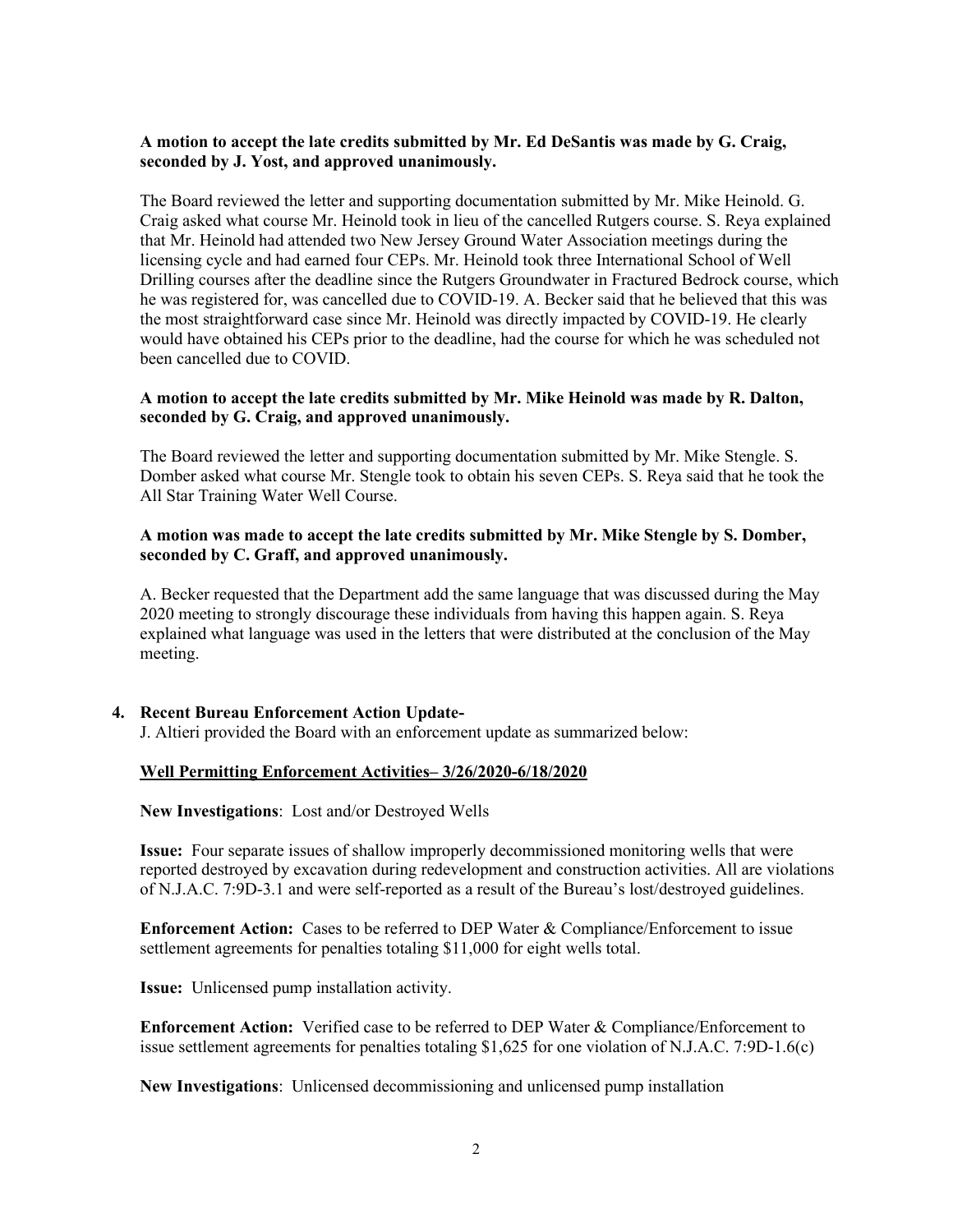**Issue:** Two total reported cases of alleged improper/unlicensed well decommissioning.

**Issue:** Two total reported cases of alleged unlicensed well pump installation. All cases were reported by well drillers or consumer complaint. Located in Atlantic and Ocean counties.

**Enforcement Action**: Bureau sent two letters of inquiry to companies suspected of improper/unlicensed activity asking for their licensed person they use to supervise work. Both companies verified licensed individuals they use and were put on notice to make sure they followed the regulations in the future. Suspected violation could not be verified.

**Enforcement Action:** Bureau sent two separate notices of non-compliance for improper well decommissioning and unlicensed pump installation work. Violation verified, both cases pending referral

T. Pilawski also brought the Board up to speed on two older enforcement cases that had been discussed during prior meetings. She started by discussing the situation with journeyman well driller, Mr. Glenn Battschinger. T. Pilawski explained the background of his violation and informed the Board that the Bureau is not entering an Alternative Dispute Resolution (ADR) with him because he did not comply with the order to seal the well. The Bureau and Water Compliance and Enforcement will only enter into ADR when the accused party has complied with any orders issued by the Department.

T. Pilawski informed the Board that Mr. Joe Buffa of Admiral Water is going to enter a settlement for his violation. Mr. Buffa admitted that he did not have a licensed pump installer on one occasion while he conducted pump work.

#### **5. Discussion of candidate for potential appointment on Board-**

A. Becker reminded the Board that C. Graff is stepping down from serving as the Board's public member. S. Reya notified the Board that Mr. Eric Hoffmann submitted a resume after the Department had made the posting available on their website. S. Reya said that Mr. Hoffman had attended a Board meeting about 10 years ago and had formerly worked with the Board on a site remediation issue.

The Department had reached out to him because he had been asking over the years to be notified if the position ever became available. J. Hoffman said that Eric regularly attends the LSRP Board meetings. A. Becker said that he has also worked with Eric and that he has good knowledge of environmental wells. A. Becker asked about the steps that need to be taken in order to get him approved to serve on the Board. S. Reya asked the Board to weigh in on it and then based on their decision, the Department would proceed with bringing his appointment up the chain of command.

R. Dalton asked if anyone else applied to the Board vacancy that was posted on the website. S. Reya said that no one else applied. After Board members had time to review Mr. Hoffmann's letter of interest and resume' A. Becker asked for a motion.

**A motion to recommend the appointment of Mr. Eric Hoffman as the public member of the Board was made by J. Hoffman, seconded by R. Dalton, and approved unanimously. Bureau staff will relay the Board's recommendation to the Commissioner's Office to facilitate his appointment.**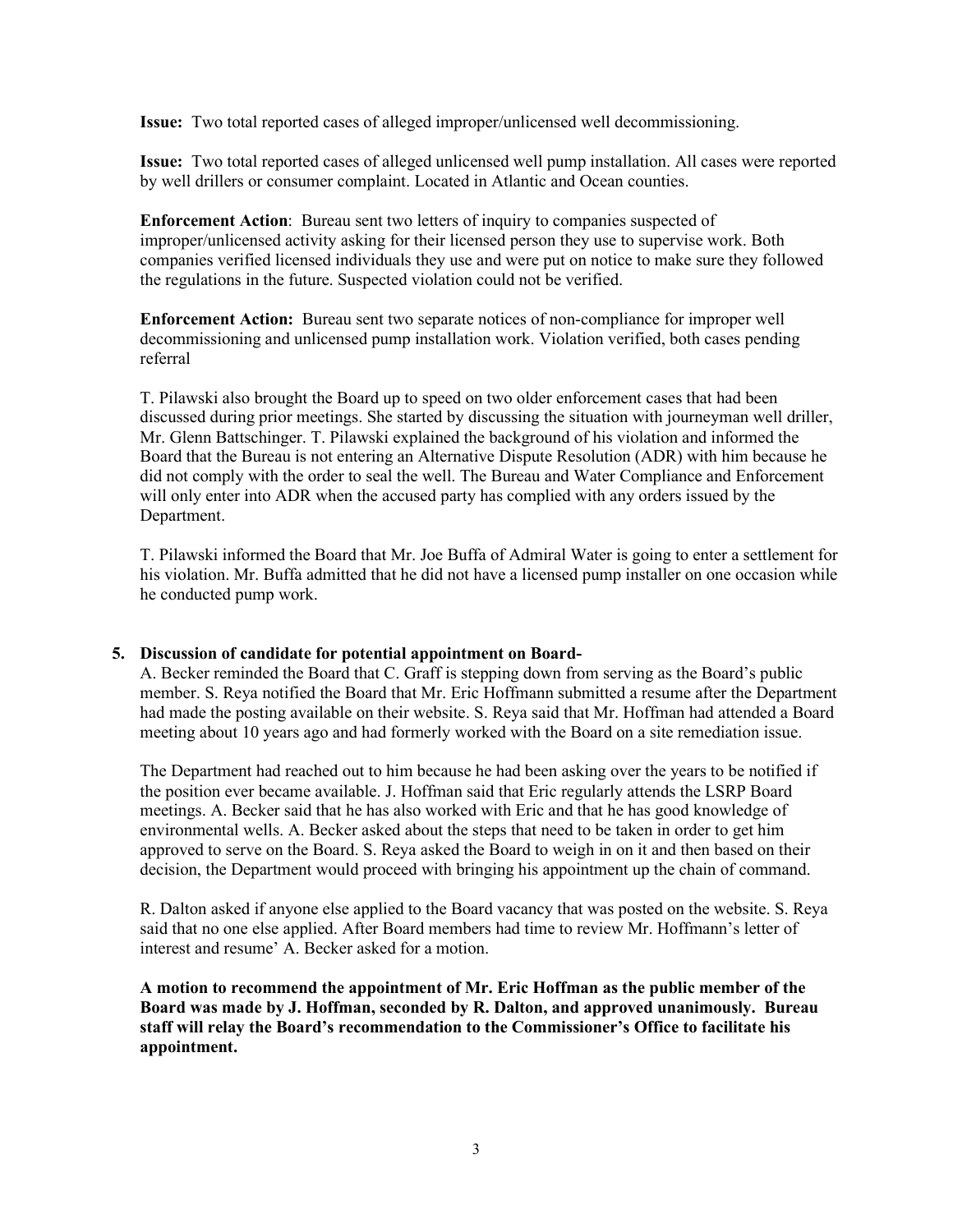#### **6. License Renewals-**

S. Reya informed the Board that the percentage of licensees who have met the requirement remains unchanged. Approximately 690 licensees have paid their bills and will receive licenses for the  $2020 -$ 2023 licensing cycle.

He also said that some licensees have made the Department aware that their new licenses were printed with the incorrect expiration date. After looking into the issue, Department staff concluded that this glitch impacted all Environmental Resource and Geotechnical and Vertical Closed Loop Geothermal well drillers. The Department sent an email to everyone registered for their email distribution list of the situation and are working on the issue. Once this situation is resolved, the Department will reprint and redistribute licenses for the impacted licensees.

#### **7. Program Updates-**

T. Pilawski provided the Board with a brief update about the proposed rule amendments. She told the Board that the proposal was recently sent back to the Department for a minor clarification. After the correction is made, it will be sent back to the legal team for review.

## **8. Geothermal Projects Update-**

#### **Woodbury:**

S. Reya provided the Board an update with the progress of the recommissioning of the geothermal site in Woodbury. He stated that in the last monthly report that the Department had received, 19 wells were completed and the contractor located some of the other loops and performed the necessary sitework to facilitate rig access and overdrilling of the wells. S. Reya expressed that the Department has been very pleased with the progress and success of the recommissioning of these wells.

#### **Princeton University:**

As was reported to the Board during their May conference call, the Bureau has continued to receive weekly updates from the International Ground Source Heat Pump Association certified third party inspector. Currently two drilling contractors are onsite drilling 850 ft. deep closed loop wells. One driller is drilling with mud rotary and polycrystalline diamond compact bits and the other is utilizing the air rotary/down hole hammer drilling method. The Department is currently working with one of the contractors on corrective actions for a well that was not constructed property. The report submitted to the Department indicated that in one bore, the bore was drilled to 850 ft. but the contractor was only able to advance the geothermal U-bend to 716 ft., reportedly due to problems with their drilling mud cleaning system. Further their crew was only able to advance the tremie pipe to approximately 500 ft. at which point the remaining annular space was grouted. The Bureau has contacted the contractor about the non-conforming well and a conference call is scheduled for this afternoon. The intent is to discuss the necessary corrective actions for the well in addition to the Department making all parties aware of the regulatory requirements that are to be met on all future bores. The drilling contractor, university representative, construction project manager and IGSHAcertified third-party oversight representatives will all have representatives on the call with Department staff.

#### **Total Green Direct Exchange (DX) Geothermal System:**

The Bureau was recently contacted by the Total Green DX Geothermal System representative who attended the September 19, 2019 Board meeting to discuss a proposed version of his product for use in NJ. The design Bill Buschur presented at that time specified a PVC sleeve in which the copper Ubend would be installed to address the Department and Board's prior concerns of copper deterioration and potential release of refrigerant into ground water. At that time, he also proposed a grout mix that